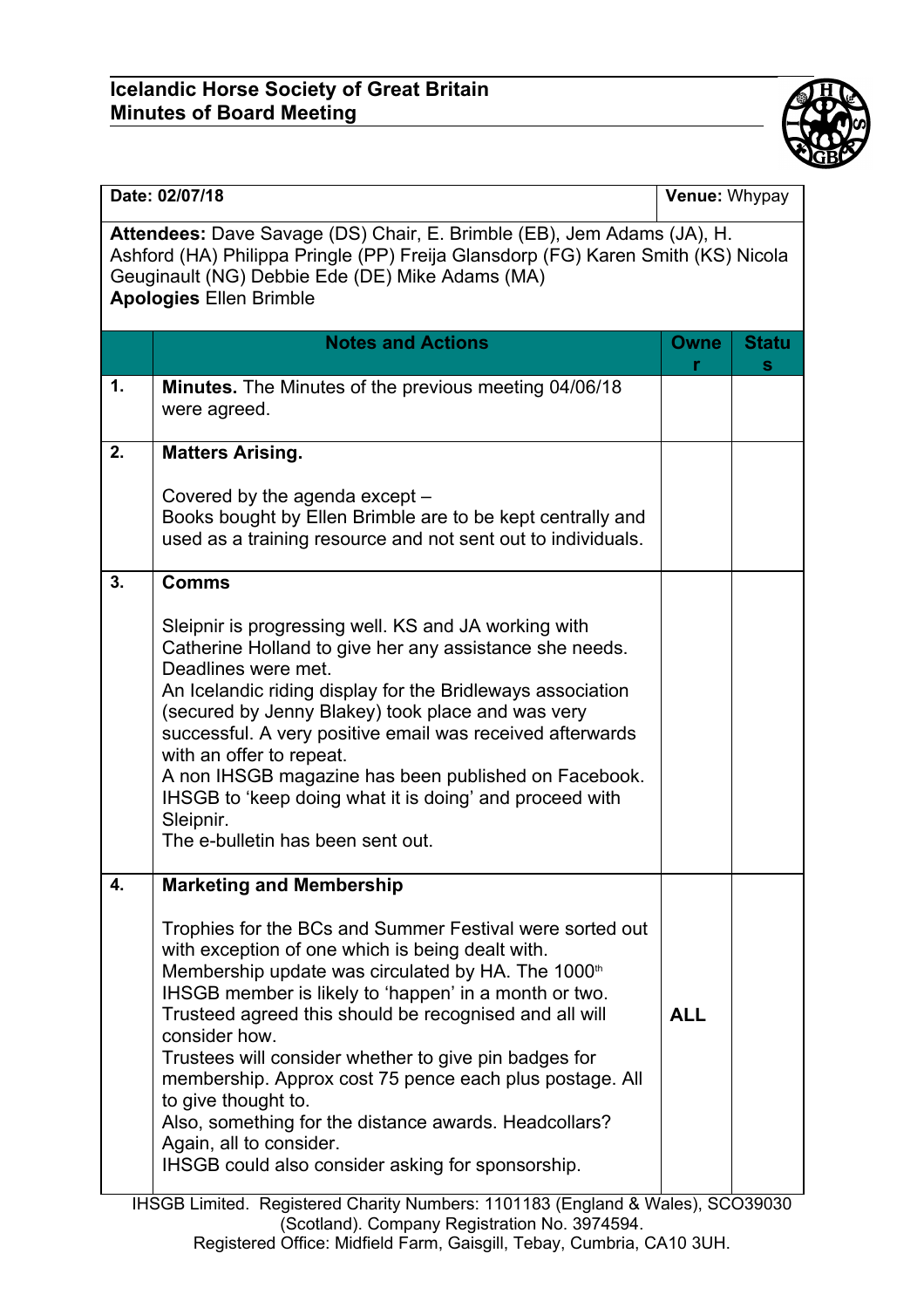## **Icelandic Horse Society of Great Britain Minutes of Board Meeting**



|    | Sponsors logos etc could be displayed.                                                                                                                                                                                                                                                                                                                                                                                                                                                                                                                                                                                                                                                                                                                                                                                                                                                                                                                                                                                                         |            |  |
|----|------------------------------------------------------------------------------------------------------------------------------------------------------------------------------------------------------------------------------------------------------------------------------------------------------------------------------------------------------------------------------------------------------------------------------------------------------------------------------------------------------------------------------------------------------------------------------------------------------------------------------------------------------------------------------------------------------------------------------------------------------------------------------------------------------------------------------------------------------------------------------------------------------------------------------------------------------------------------------------------------------------------------------------------------|------------|--|
| 5. | <b>Admin and GDPR</b>                                                                                                                                                                                                                                                                                                                                                                                                                                                                                                                                                                                                                                                                                                                                                                                                                                                                                                                                                                                                                          |            |  |
|    | DE sent an email earlier in the day with all relevant<br>information on what needs doing by when. Trustees need<br>to respond asap to DE with a deadline of before July 30 <sup>th</sup> .                                                                                                                                                                                                                                                                                                                                                                                                                                                                                                                                                                                                                                                                                                                                                                                                                                                     | <b>ALL</b> |  |
| 5. | <b>Sport and Tolt on Line</b>                                                                                                                                                                                                                                                                                                                                                                                                                                                                                                                                                                                                                                                                                                                                                                                                                                                                                                                                                                                                                  |            |  |
|    | The Summer show and BCs in West Tarf went well. It was<br>however, hard work for the organisers and more volunteers<br>would have been useful.<br>The MEM takes place soon. However, it involves a two day<br>journey each way. Details of who will be going will be<br>sorted out over the next few weeks by Sports group.<br>Tolt on Line.10 entries to date. Further entries need to be<br>encouraged for the Autumn months<br>It was suggested to begin a Hall of Fame for those who<br>have won trophies over the years on pace and oval tracks.<br>There would be photographs of the trophy holders and<br>these would have a permanent page on the web-site with<br>T1 and F1 the first.<br>MA and Sports group will need to start thinking soon about<br>the selection process for next year's WCs. It could be done<br>slightly differently, such as, for example a continuous<br>assessment of a rider's progress/scores. This needs further<br>discussion at a F2F and before the AGM. DE to look at<br>dates and circulate to all. | <b>JA</b>  |  |
| 6. | Youth<br>One youth member (Crissie Edwards) is going to Sweden                                                                                                                                                                                                                                                                                                                                                                                                                                                                                                                                                                                                                                                                                                                                                                                                                                                                                                                                                                                 |            |  |
|    | to represent GB at the FEIF Youth cup. The IHSGB has<br>provided some funding but is unable to cover the full costs.<br>While it would like to fully fund participants for all<br>international events this is not possible. Membership of the<br>IHSGB enables riders to compete internationally to<br>represent GB (if selected) which they would be unable to<br>do without the IHSGB.<br>The Trustees wish Crissie every success.                                                                                                                                                                                                                                                                                                                                                                                                                                                                                                                                                                                                          |            |  |